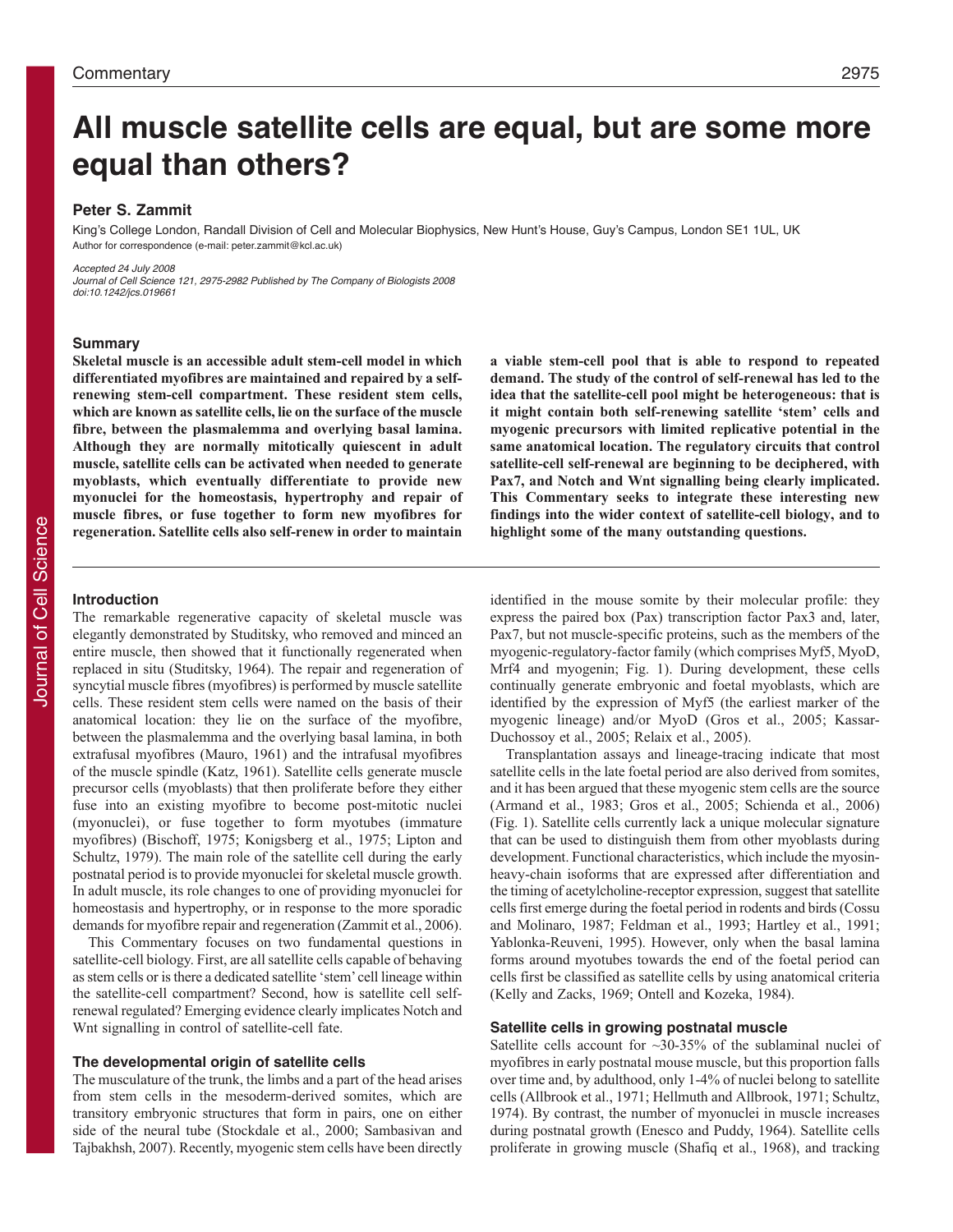

**Fig. 1.** Possible origins of satellite cells. Self-renewing somitic stem cells can be identified by the expression of Pax3 and Pax7, but lack expression of myogenic regulatory factors (MRFs), such as Myf5 and MyoD. These stem cells generate embryonic and foetal myoblasts, which proliferate before differentiating and fusing to produce myotubes. Somitic stem cells may become satellite cells directly if they are partitioned beneath the basal lamina as it forms. The satellite-cell niche might also be transiently occupied by foetal myoblasts, which differentiate to contribute myonuclei for the initial phases of post-natal growth. Such foetal myoblasts might also be specified by the niche to become satellite cells. Satellite cells can self-renew, and produce satellite-cell-derived myoblasts that proliferate and differentiate to contribute myonuclei to growing muscle.

DNA replication during S phase by using tritiated thymidine suggested that labelled satellite cells give rise to myonuclei following cell division (Moss and Leblond, 1970); this was later confirmed by many other studies. Importantly, the tracking of DNA replication also indicated that satellite-cell divisions could be asymmetric in growing muscle and give rise to both myonuclei and satellite cells, which suggests that satellite cells self-renew (Moss and Leblond, 1971). The satellite-cell population in growing muscle can be separated into two groups: a fast-dividing population that undergoes limited replication before differentiating, and a slow-dividing population that might return to G0 between cycles and give rise to the fast-dividing population (Schultz, 1996).

Together, these data suggest that, during the early postnatal period, fast-dividing satellite cells initially undergo asymmetric divisions to produce both myonuclei for muscle growth and satellite cells, but later undergo symmetric divisions, so that few of the fastdividing cells remain as satellite cells in adult muscle. The bulk of the satellite cells that exist in adults, therefore, presumably derives from the slow-dividing population. This raises the question of whether most satellite cells are initially merely 'trapped' foetal myoblasts that had been adjacent to a myotube upon formation of the basal lamina, and are destined for effecting muscle growth. If so, do a proportion then become specified as satellite cells by the satellite-cell niche (see below)? The imposition of a stem-cell fate on a more mature cell type is not unprecedented [for example, this occurs in the ovaries of adult *Drosophila melanogaster* (Kai and Spradling, 2004)]. Alternatively, the niche might initially be occupied by a mixture of foetal myoblasts together with a dedicated satellite-cell lineage, cells of which are destined to become satellite cells in the adult.

## **The satellite-cell niche**

The identity and function of stem cells, including satellite cells, is supported by the local microenvironment, which forms the basis of the stem-cell niche. The importance of the stem-cell niche is evident in several well-defined systems, including haematopoietic and intestinal-crypt stem cells (e.g. Scadden, 2006). The niche is dynamic: it maintains stem-cell quiescence, but also contributes to the activation of stem cells when required. In satellite-cell function, the niche is clearly important; dramatically large numbers of new myonuclei and satellite cells can be produced by transplanting relatively few (<40) satellite cells that have been retained in their niche on an isolated myofibre (Collins et al., 2005). The satellite-cell niche is polarised, and comprises the underlying myofibre and the overlying basal lamina (Mauro, 1961); microvasculature is often located nearby (Christov et al., 2007). Recently, it has been suggested that the orientation of satellite-cell division within the niche influences asymmetric cell division. On myofibres isolated from regenerating muscle, apical-basal division (perpendicular to the myofibre) resulted in asymmetric divisions more often than did planar division (in the plane of the myofibre) (Kuang et al., 2007).

Satellite cells communicate with the underlying myofibre via celladhesion proteins that include N-cadherin and M-cadherin (Irintchev et al., 1994). The myofibre component of the niche presumably responds to local and systemic cues by presenting Notch ligands that are necessary for Notch signalling, which is involved in the activation of satellite cells (Conboy et al., 2003). Satellite cells also communicate directly with the overlying basal lamina via integrins, particularly α7β1 integrin (LaBarge and Blau, 2002). In addition, satellite cells in their niche are exposed to diffusible factors. Some of these factors – such as hepatocyte growth factor, which is required for activation – are stored in an inert form in the basal lamina (Tatsumi and Allen, 2004), whereas others might emanate from various sources including the myofibre, the vasculature, the immune system and interstitial cells. Satellite cells might also be regulated by mechanical, chemical and electrical activity (Tatsumi et al., 2001). Indeed, changes in the muscle environment and satellite-cell niche, rather than modification of the satellite cells themselves, appear to be the main factor that is responsible for the declining regenerative response of 'old' muscle (Collins et al., 2007; Conboy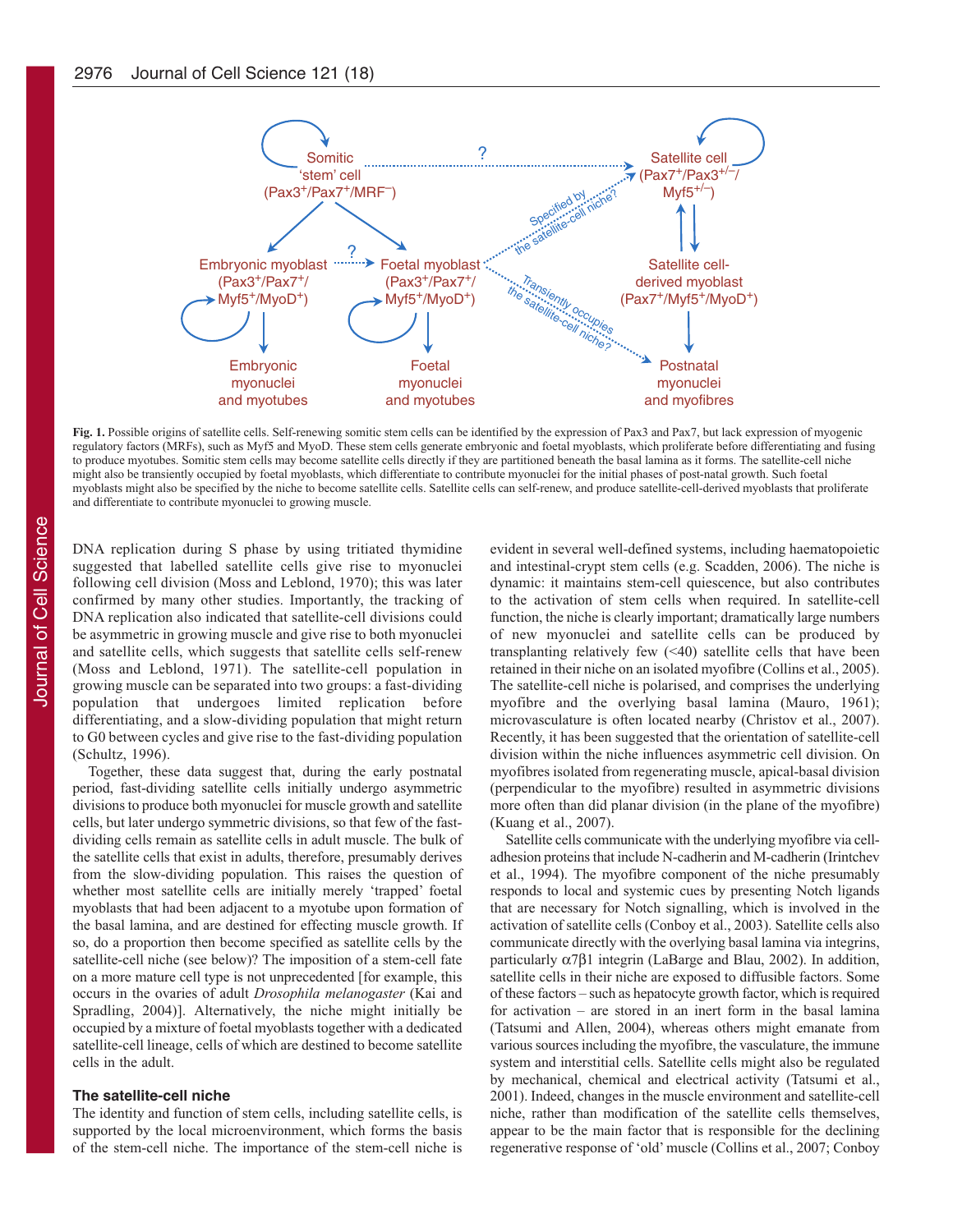and Rando, 2005; Shefer et al., 2006). As this brief description demonstrates, however, much remains to be discovered regarding how the niche regulates satellite-cell function (reviewed in Gopinath and Rando, 2008).

#### **Satellite cells in adult muscle**

Mature skeletal muscle is relatively stable tissue (Schmalbruch and Lewis, 2000; Spalding et al., 2005), so the homeostatic demand on satellite cells is low and the vast majority become mitotically quiescent (Schultz et al., 1978). However, satellite cells in adult muscle remain able to be activated when necessary and generate myoblasts for the production of myonuclei for homeostasis, hypertrophy and repair, or entire myofibres for muscle regeneration (Bischoff, 1975; Konigsberg et al., 1975; Lipton and Schultz, 1979).

## Satellite cells self-renew in adult muscle

Satellite cells activate and proliferate efficiently: satellite cells that are resident on an isolated myofibre (which comprise only 3-5.5% of all myofibre nuclei) can produce enough myoblasts in vitro to replace all the myofibre myonuclei within 4-5 days (Zammit et al., 2002). Furthermore, the satellite-cell pool continues to respond efficiently even when the muscle is subjected to repeated severe damage (Luz et al., 2002; Sadeh et al., 1985). In the study by Sadeh and colleagues (Sadeh et al., 1985), rats were given weekly injections of bupivacaine for 6 months, and it has been estimated that this would elicit at least 20 cycles of extensive muscle degeneration and regeneration, which would require an estimated minimum of 80 doubling events per satellite cell (Bischoff and Franzini-Armstrong, 2004).

How is such a robust regenerative potential maintained? Haematopoietic stem-cell function has been tested by transplanting cell populations into hosts whose own stem-cell compartment has been destroyed by irradiation. Similar assays that use transplantation into skeletal muscle (with or without local irradiation) have been developed to analyse the fate and function of myogenic precursor cells. On the basis of such transplantation models, it has long been known that grafted myoblasts not only generate myonuclei (Lipton and Schultz, 1979) but also produce viable myogenic precursors (Cousins et al., 2004; Gross and Morgan, 1999; Heslop et al., 2001; Morgan et al., 1994; Yao and Kurachi, 1993). This assay was later refined by grafting a single myofibre, which has the advantage of transplanting only a limited number of satellite cells; these are also retained in their niche between the plasmalemma and basal lamina (Collins et al., 2005). Large numbers of new myonuclei and functional satellite cells can result from such transplantation: for example, an extensor digitorum longus myofibre, which was associated with approximately seven satellite cells, was estimated to have produced ~11 times as many new satellite cells, in addition to many myonuclei (Collins et al., 2005). This formally showed that at least some satellite cells were capable of self-renewal. Moreover, the loss of regenerative ability that is caused by destroying satellite cells (and any other resident stem cells) by local irradiation can be partially restored by grafting just one myofibre (Collins et al., 2005).

#### **How do satellite cells self-renew?**

Viable myofibres can be isolated and maintained in culture, which allows the associated satellite cells to activate and proliferate while being retained in their niche (Zammit et al., 2004). This technique has made it possible to study individual satellite cells during lineage progression. Quiescent satellite cells express several markers, which include Pax7, M-cadherin, CD34 and – in *Myf5<sup>nlacZ/+</sup>* mice – β-galactosidase from the targeted *Myf5* allele (Beauchamp et al., 2000; Irintchev et al., 1994; Seale et al., 2000). MyoD is rapidly induced during activation in satellite cells in vivo and, in vitro, virtually all satellite cells express MyoD after ~24 hours of culture (Grounds et al., 1992; Yablonka-Reuveni et al., 2008; Yablonka-Reuveni and Rivera, 1994; Zammit et al., 2004). After proliferating as Pax7-positive and MyoD-positive satellite-cell-derived myoblasts, most cells then downregulate Pax7, maintain MyoD expression and commit to myogenic differentiation. Others, however, downregulate MyoD but maintain Pax7 expression and eventually withdraw from the cell cycle (Zammit et al., 2004); they also exhibit an increase in the levels of sphingomyelin (Nagata et al., 2006a) and the re-expression of a nestin transgene (Day et al., 2007), which are characteristics of quiescence. Similar observations have been made in growing chicken (Halevy et al., 2004) and rat muscle (Schultz et al., 2006).

The observations above led us to propose the model of satellitecell self-renewal that is depicted in Fig. 2A, in which satellite cells initially activate MyoD before MyoD is lost from some cells as a cell-fate decision is made (or imposed) to self-renew, rather than to differentiate (Zammit et al., 2004). The expression of MyoD is normally associated with the initiation of a transcriptional cascade that culminates in myogenic differentiation, even in non-muscle cells (Weintraub et al., 1991). The activity of MyoD can, however, be controlled by its post-translational modification, by its association with repressor proteins or by inhibiting its interaction with DNA (Berkes and Tapscott, 2005), all of which allow it to be expressed in proliferating myoblasts without necessarily causing immediate differentiation. MyoD can be downregulated in satellite cells after division, and cell pairs in which MyoD remains expressed in only one cell have been observed (Zammit et al., 2004); and low or absent MyoD is associated with enhanced proliferation and delayed or perturbed myogenic differentiation (Asakura et al., 2007; White et al., 2000; Yablonka-Reuveni et al., 1999). The model shown in Fig. 2A is based largely on observations made in vitro under culture conditions containing high levels of serum and chick-embryo extract, and the determination of culture conditions in which stemcell characteristics are retained can be challenging. Thus, the generation of new tools, such as targeted alleles of *Pax7* and *MyoD*, is required to rigorously examine this model in vivo.

## **First among equals – is the satellite-cell population homogeneous?**

The model of satellite cell self-renewal proposed in Fig. 2A also implies that satellite cells are a relatively homogeneous population, in which cells activate and express MyoD before the decision to self-renew or differentiate is made. Thus, most satellite cells are capable of self-renewal and the decision is likely to be controlled by signals from the myofibre, from differentiating satellite-cell progeny or from the changing regenerating environment (Day et al., 2007; Zammit et al., 2004). Over time, however, the satellitecell population might evolve into a continuum of cells with more (or fewer) stem-cell characteristics, perhaps because some cells have been activated less frequently, or have undergone fewer divisions [as has recently been proposed for skin stem cells (Clayton et al., 2007)]. Alternatively, the satellite-cell population might be composed of both lineage-based satellite 'stem' cells and myogenic precursors in the same anatomical location. However the satellitecell pool is organised, the expression of MyoD might remain a common step in the activation of all types of satellite cells. Not all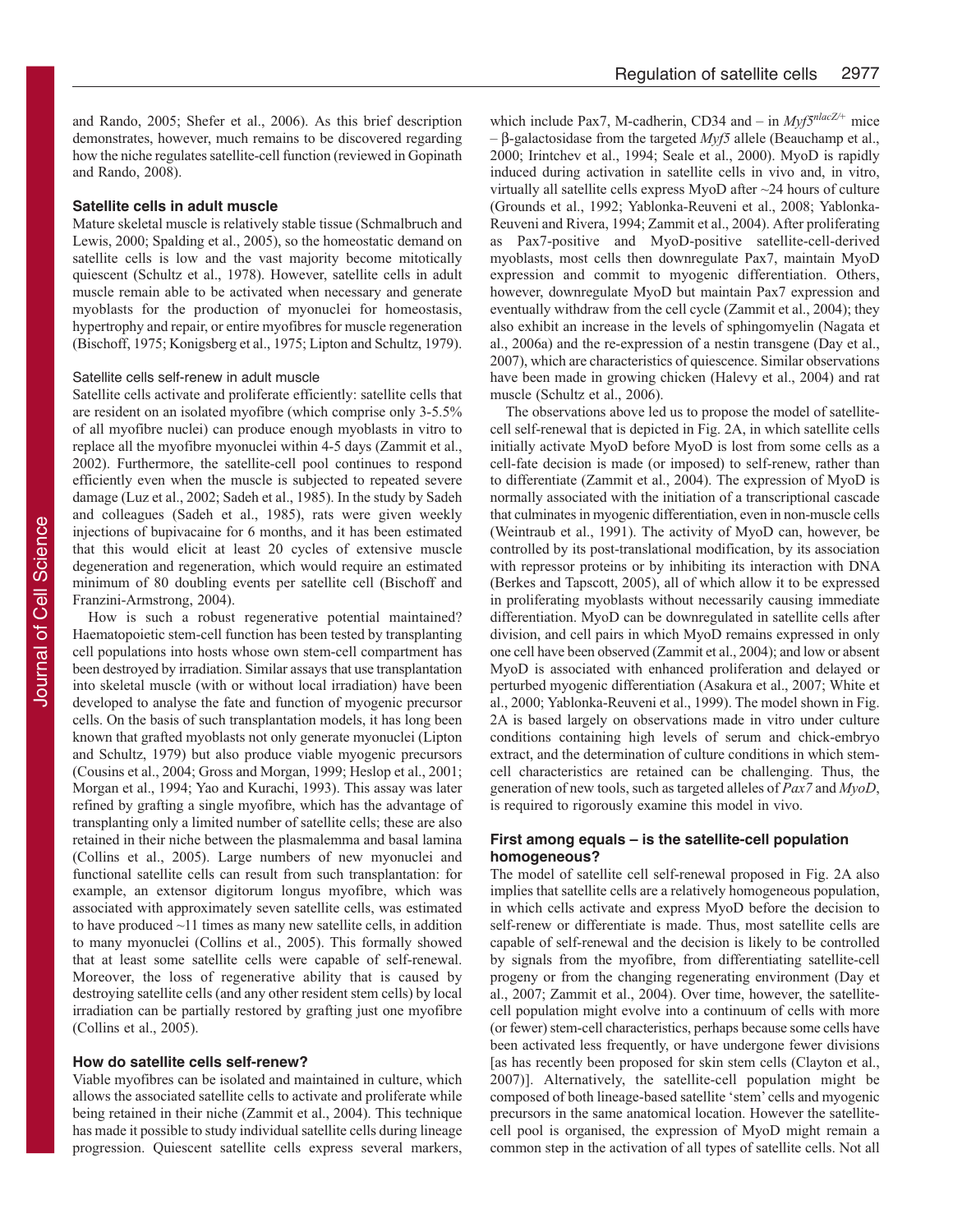

**Fig. 2.** Two possible modes of satellite-cell self-renewal. (A) Quiescent Pax7-positive satellite cells (green nucleus) co-express MyoD (green and red nucleus) when they are activated following muscle damage. After proliferating as Pax7-positive and MyoD-positive satellite-cell-derived myoblasts, most cells downregulate Pax7, maintain MyoD expression (red) and differentiate to replace lost myonuclei (black). In other satellite-cell progeny, however, MyoD expression is lost and Pax7 expression is maintained (green nucleus) as the cell self-renews. (B) There are two types of Pax7-positive satellite cell, those that have expressed Myf5 (green and yellow nucleus) and those that have not (green nucleus). The Pax7-positive and Myf5-positive satellite cells (green and yellow nucleus) are essentially transit-amplifying cells that are able to give rise to Pax7-positive and MyoD-positive myoblasts (green and red nucleus) that undergo limited proliferation before downregulating Pax7 expression (red nucleus) and differentiating. By contrast, the Pax7-positive, Myf5-negative satellite 'stem' cell (green nucleus) can divide asymmetrically, giving rise both to more satellite-stem-cell progeny for the maintenance of the stem-cell pool, and to Pax7-positive and Myf5 positive satellite cells (green and yellow nucleus) to replace myonuclei.

satellite cells express markers such as *Myf5*-driven expression of β-galactosidase (*Myf5nlacZ/+* mouse), and levels of *Pax3*-driven expression of  $eGFP(Pax3^{eGFP/+})$  mouse) vary between populations, although such phenotypic heterogeneity might simply reflect a dynamic state of protein expression (Beauchamp et al., 2000; Day et al., 2007; Kuang et al., 2007; Relaix et al., 2006). The constant emergence of new satellite-cell markers, such as lysenin (Nagata et al., 2006b), caveolin 1 (Volonte et al., 2005) and the calcitonin receptor (Fukada et al., 2007), might help further to identify prospective sub-populations. On the functional level, a proportion of satellite-cell-derived myoblasts express myogenin within 8 hours of muscle injury, which shows that they commit to differentiation with little or no proliferation; by contrast, the remaining cells do not divide within the first 24 hours (Rantanen et al., 1995). In vitro, satellite cells exhibit heterogeneity in both their proliferation rate and their clonogenic capacity (Molnar et al., 1996; Schultz and Lipton, 1982).

## **Are some satellite cells unequal? Is there a satellite ʻstem' cell?**

A recent study by Rudnicki and colleagues has sought to address the question of satellite-cell heterogeneity directly (Kuang et al., 2007). The authors have shown that  $\sim$ 90% of satellite cells on myofibres of adult  $Myf5<sup>cre/+</sup>$  mice had had a 'myogenic experience' and expressed *Myf5* at some point (as shown by the presence of YFP from the recombined targeted *ROSA* locus). The remaining  $~10\%$  of satellite cells were YFP-negative, and were able to produce further YFP-negative and YFP-positive cells both in vitro

and in vivo. When grafted into *Pax7-*null mice, these YFPnegative cells gave rise to approximately three times more Pax7 positive satellite cells than the YFP-positive cells, and a quarter of these remained YFP-negative. It was proposed by the authors that these YFP-negative cells correspond to a dedicated subset of satellite cells that have more stem-cell-like characteristics (satellite 'stem' cells), and that the YFP-positive cells are their transitamplifying progeny that can undergo limited symmetric proliferation to generate myonuclei (Kuang et al., 2007). This model of satellite-cell self-renewal is depicted in Fig. 2B. Satellite 'stem' cells are defined by the absence of recombination at the *ROSA-YFP* locus, which is attributed to a lack of expression of *Myf5-*driven *Cre*; this phenotype could, however, result from too little (or too brief) an expression of *Myf5*-driven *Cre* for efficient recombination, or from an inability of the recombined *ROSA* locus to drive *YFP* expression in all quiescent satellite cells. Furthermore, the YFP-positive population might well contain – and, indeed, generate – cells in which *Myf5* is no longer expressed (YFP-positive Myf5-Cre negative cells), which would have a phenotype that is equivalent to that of the YFP-negative population. Importantly, YFP-positive cells do give rise to satellite cells when grafted, albeit fewer than YFP-negative cells. Does this mean that YFP-positive cells are also capable of self-renewal, similar to the YFPnegative cells? Or does this occur because of the presence of YFP-positive Myf5-Cre negative cells in the YFP-positive population? A positive marker of YFP-negative cells [similar to one that has recently been described for crypt stem cells of the small intestine (Barker et al., 2007)] and the use of other targeted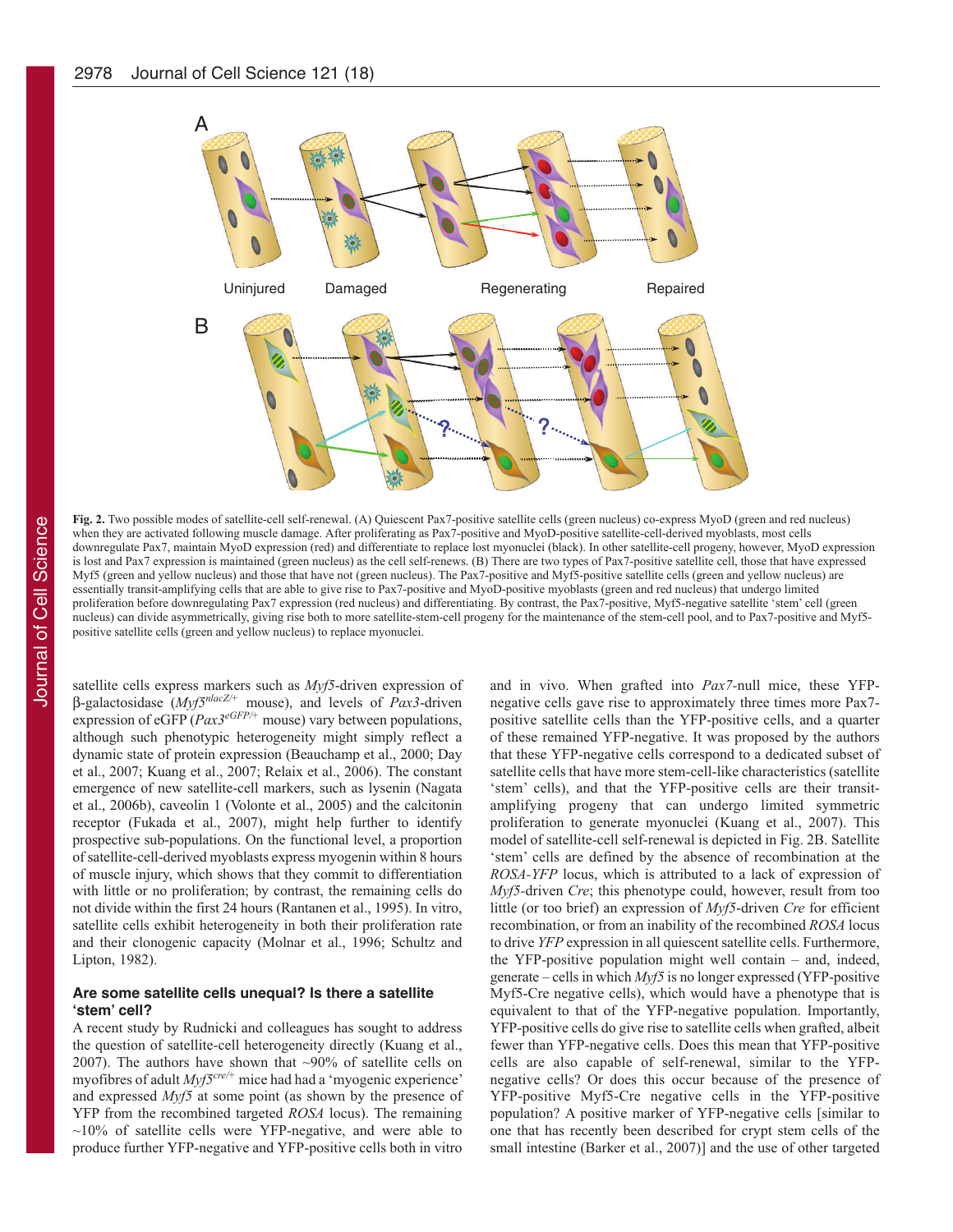alleles (especially *MyoD*) to drive the expression of *Cre* would help to advance these important observations.

The presence of satellite 'stem' cells has also been examined by pulsing regenerating muscle with halogenated thymidine analogues. A proportion of satellite-cell divisions in vivo and in vitro have been observed to be asymmetric, with the labelled DNA being transferred to the daughter cell that has the self-renewal phenotype (Conboy et al., 2007; Shinin et al., 2006). It has been proposed that this label retention identified satellite 'stem' cells, because the cells contained non-equivalent genomic DNA strands of which the older 'template' strand was protected from DNA replication errors according to Cairn's 'immortal DNA' hypothesis for stem cells (Cairns, 1975). However, label retention is not a universal characteristic of stem cells in all tissues (Waghmare et al., 2008), and it has recently been shown that even crypt stem cells of the small intestine may not retain label (Barker et al., 2007). It is crucial to determine how these label-retaining cells respond to further bouts of muscle injury: if they are satellite 'stem' cells, they should remain at a relatively constant level as they would retain the label by dividing asymmetrically to generate BrdU-negative myonuclei. A caveat is that BrdU is not simply a passive lineage marker, but can repress *MyoD* expression (Ogino et al., 2002) and inhibit myogenic differentiation (Bischoff and Holtzer, 1970). Rather than the prevention of replication errors, the main purpose of non-random segregation of chromosomes might instead be to enable differential gene expression and, therefore, different cell fates of the two progenies – the 'silent sister' hypothesis (Lansdorp, 2007).

## **What role does Pax7 have in satellite-cell function?**

The absence of Pax7 uncouples developmental and postnatal myogenesis, such that muscle development in utero is largely unperturbed but muscle growth postnatally is compromised (Kuang et al., 2006; Oustanina et al., 2004; Seale et al., 2000). Satellite cells are present in *Pax7*-null mice, but exist in reduced numbers that fall further during postnatal development (Kuang et al., 2006; Oustanina et al., 2004; Relaix et al., 2006). Pax7 can activate transcription in quiescent satellite cells and those that adopt a selfrenewal phenotype (Zammit et al., 2006) and might influence satellite-cell fate by controlling the expression of the myogenic regulatory factors: Pax7 can modulate the expression of *Myf5* (McKinnell et al., 2008) and *MyoD* (Zammit et al., 2006), and Pax7 transcriptional activity is required to maintain *MyoD* expression (Relaix et al., 2006). Pax7 is rarely co-expressed with myogenin (Halevy et al., 2004; Olguin and Olwin, 2004; Zammit et al., 2004) and constitutive expression of Pax7 delays the induction of myogenin expression in satellite cells (Zammit et al., 2006). In C3H10T1/2 cells that have been converted to a myogenic phenotype by MyoD expression, the overexpression of Pax7 prevents the induction of myogenin expression, whereas the overexpression of myogenin results in the downregulation of Pax7 – it is not known, however, whether such interactions occur in myoblasts (Olguin et al., 2007). Recently, it has been found that Pax7 also interacts with Wdr5 and Ash2L, which are core proteins of the histone methyltransferase complex; this suggests that Pax7 also functions through epigenetic modification (McKinnell et al., 2008). Defects in proliferation and differentiation are apparent in *Pax7*-null myoblasts in culture (Kuang et al., 2006; Oustanina et al., 2004), and a dominant-negative Pax7 mutant elicits myoblast death (Relaix et al., 2006). Therefore, Pax7 certainly seems to have a role in modulating the expression of myogenic regulatory factors, maintaining proliferation and preventing precocious myogenic

differentiation; but whether it actively promotes self-renewal, as proposed by Olwin and colleagues (Olguin and Olwin, 2004), is in debate.

## **Notch signalling influences satellite-cell specification and fate choice**

In mammals, there are four Notch receptors (Notch1 to Notch4), which are activated through interaction with their ligands delta-like 1 (Dll1), delta-like 3 (Dll3) and delta-like 4 (Dll4), and jagged 1 and jagged 2 (Jag1 and Jag2, respectively). Ligand binding to one of the Notch receptors results in the proteolytic cleavage of the Notch intracellular domain (NICD) by γ-secretase. The NICD then translocates to the nucleus, where it interacts directly with the transcription factor RBPJ (also known as CBF1) to displace corepressors and recruit coactivators to activate target genes. The conditional knockout of *RBPJ,* in somitic cells and those cells that migrate to 'seed' the muscle fields of the limbs, diaphragm and tongue, results in their uncontrolled myogenic differentiation (Vasyutina et al., 2007). Similarly, reduced Notch signalling in hypomorphic *Dll1-*mutant mice results in a similar phenotype (Schuster-Gossler et al., 2007). Notch signalling is, therefore, key to preventing the precocious differentiation of myogenic stem and progenitor cells during development. Importantly, the satellite-cell niche is unoccupied in the muscle of mice in which *RBPJ* is conditionally knocked out; this indicates that depletion of these myogenic stem and progenitor cells prevents the appearance of satellite cells during the foetal period.

Satellite cells in adult express *Notch1*, *Notch2* and *Notch3*, together with Notch ligands *Dll1* and *Jag1* (Conboy and Rando, 2002; Fukada et al., 2007). Notch signalling inhibits differentiation in C2 cells (Kopan et al., 1994; Nofziger et al., 1999), and satellitecell activation in mouse is accompanied by activation of Notch1, which leads to proliferation and, if maintained, prevents satellitecell differentiation (Conboy and Rando, 2002). Similarly, maintaining Notch activity by targeted disruption of the transcriptional repressor *Stra 13* results in perturbed satellite-cell differentiation and compromised muscle regeneration (Sun et al., 2007). That Notch signalling prevents differentiation does not necessarily imply that it promotes self-renewal; however, inhibiting the Notch pathway with the γ-secretase-inhibitor DAPT does cause a shift to a Pax7-negative and MyoD-positive pro-differentiation phenotype (Kuang et al., 2007). Some satellite-cell divisions result in the asymmetric distribution of Numb, which inhibits Notch signalling by binding to the NICD and preventing its nuclear translocation. Presumably, therefore, asymmetry in Numb distribution leads to different transcriptional programs in each cell progeny, although it is unclear whether self-renewal or differentiation is promoted by the presence of Numb (Conboy and Rando, 2002; Shinin et al., 2006). Finally, it has recently been reported that Notch signalling in satellite cells is antagonised by Wnt3a to promote differentiation (Brack et al., 2008).

### **Wnt signalling in controlling satellite-cell function**

The Wnt proteins belong to a large family of secreted signalling molecules that act through distinct canonical and non-canonical pathways. The canonical pathway involves the stabilisation of β-catenin, which then translocates to the nucleus to control transcription by means of the T-cell factor (TCF)/lymphocyte enhancement factor (LEF) family of transcription factors (Willert and Jones, 2006). β-catenin is expressed by adult rat myogenic cells (Ishido et al., 2006; Wrobel et al., 2007) and by mouse C2 cells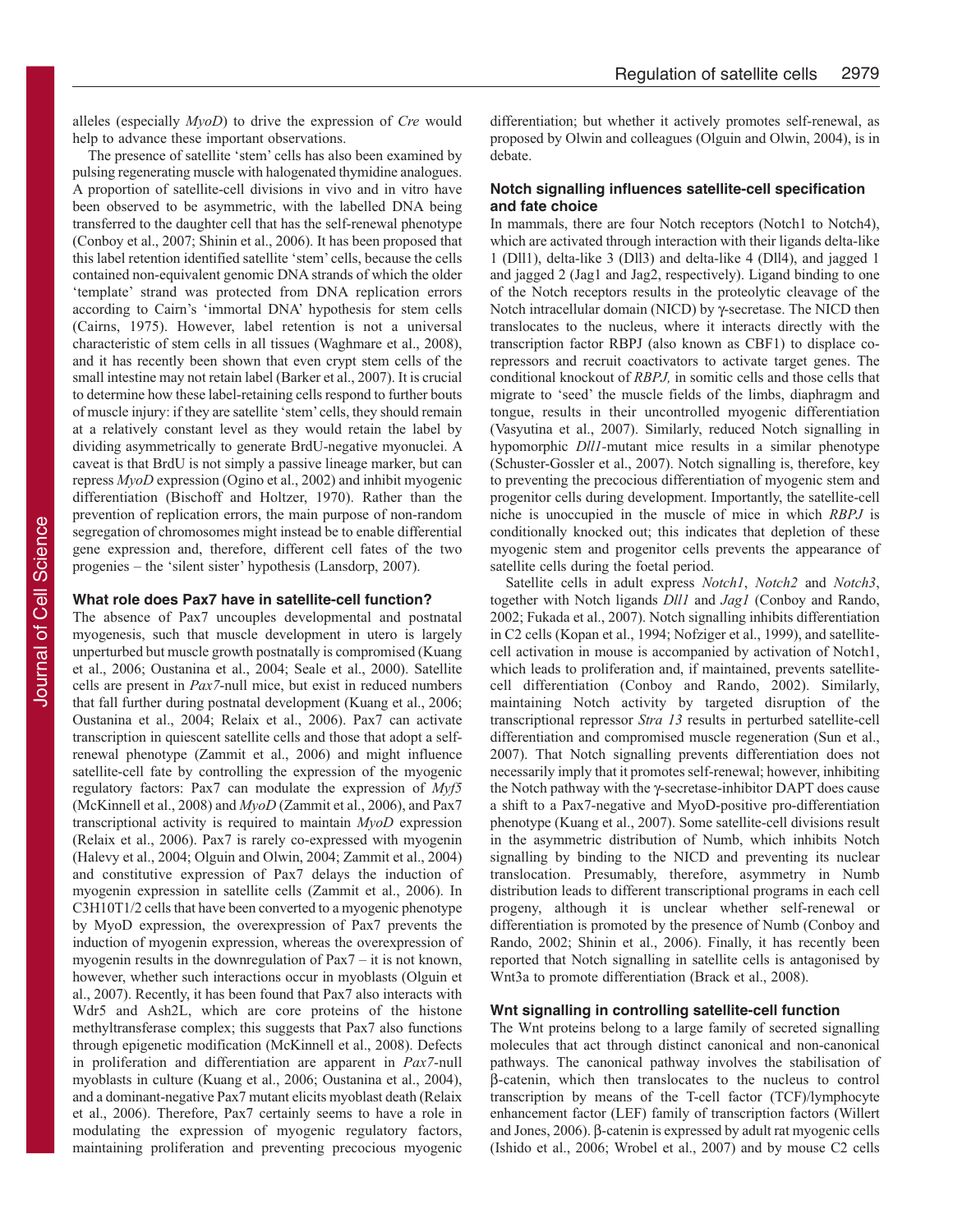(Goichberg et al., 2001). Constitutive expression of β-catenin or inhibition of endogenous protein degradation both result in a greater proportion of Pax7-positive MyoD-negative satellite cells, and a decreased proportion of differentiating cells. Conversely, silencing β-catenin by RNA interference*,* or by using a dominant-negative β-catenin mutant to repress its transcriptional targets, reduces selfrenewal and promotes differentiation (Perez-Ruiz et al., 2008). This suggests a role for β-catenin in controlling the transcription of target genes in proliferating satellite cells to promote self-renewal. It has recently been shown that β-catenin can directly interact with MyoD in C2 cells, and can increase its transcriptional activity, which shows that β-catenin might also act independently of TCF/LEF (Kim et al., 2008); this activity is in addition to its more established role in the formation of complexes with cadherin family members within adherens junctions at the cell surface, as part of the myoblast fusion process (Goichberg et al., 2001). As the manipulation of β-catenin levels has been reported to act both to inhibit (Gavard et al., 2004; Goichberg et al., 2001; Perez-Ruiz et al., 2008) and promote (Brack et al., 2008; Kim et al., 2008) myogenic differentiation, β-catenin might have roles in multiple signalling cascades and must therefore be tightly regulated. It remains to be determined whether Wnt proteins control the actions of β-catenin in order to influence cell fate in satellite cells, but the recent finding that Wnt signalling helps to maintain quiescence in haematopoetic stem cells indicates that it is a possible mechanism (Fleming et al., 2008).

## **Conclusions and perspectives**

Satellite cells provide us with a model system for the study of adult stem cells, in which a defined and representative stem-cell population can be readily obtained and identified. In contrast to the haematopoietic system, for example, muscle is a stable tissue with a low rate of turnover, which makes the control of quiescence and activation amenable to study. A central question concerns the composition of the satellite-cell pool. Is it a homogeneous population in which any cell can self-renew in response to environmental cues? Or does it exhibit a lineage-based heterogeneity, in which satellite 'stem' cells maintain the pool of satellite cells, the bulk of which merely perform a transit-amplifying role? Are different modes of self-renewal employed or are different populations of satellite cells recruited for muscle growth when compared with the maintenance of adult muscle? Even in mature muscle, satellite-cell responses might differ according to the situation: at one extreme is homeostasis, which requires the occasional replacement of a few myonuclei – at the other is muscle regeneration, which requires the synchronous activation and rapid expansion of the whole pool to generate many thousands of myonuclei. New molecular markers of satellite cells are emerging and, together with new model animals (that use conditional alleles of *Pax7* and *MyoD*, for example), these will hopefully help to resolve this question. Progress towards understanding the control of satellite-cell-fate choice is being made – Pax, and Notch and Wnt signalling are implicated in this regulation, but there is clearly much more work to be done.

In addition to the inherent interest of satellite cells as an adult stem-cell paradigm, satellite-cell biology also has major implications for muscle disease. In muscular dystrophies, for example, the common features of the ~34 clinical disorders are chronic skeletalmuscle wasting and degeneration, which leads to muscle weakness, and even to complete loss of function of most muscles in conditions such as Duchenne muscular dystrophy (Lovering et al., 2005). Therefore, investigating the regulation of satellite cells contributes

to our understanding of why satellite cells initially maintain muscle function, but then gradually fail to regenerate dystrophic muscle efficiently. Moreover, there is emerging evidence that in some dystrophic conditions, such as Emery-Dreifuss muscular dystrophy, the primary mutation not only elicits muscle wasting but might also directly compromise satellite-cell function, which could actively contribute to the progression of the disease (Bakay et al., 2006; Gnocchi et al., 2008). Manipulation of the satellite-cell pool could both augment and prolong muscle function, which would be of obvious benefit to patients. It would also have the additional benefit of maintaining – for longer – a muscle environment that can still respond to other forms of treatment, which would extend the window of opportunity for therapeutic intervention.

I thank Zipora Yablonka-Reuveni (University of Washington School of Medicine, Seattle, WA) and Charlotte Collins (Wellcome Trust Centre for Stem Cell Research, Cambridge, UK) for many stimulating discussions that have helped shape this manuscript. I am also grateful to the reviewers for their many suggestions on how to improve the manuscript. I acknowledge the support of the Medical Research Council, Muscular Dystrophy Campaign, Association of International Cancer Research, Association Française contre les Myopathies and the MYORES Network of Excellence contract 511978 from the European Commission 6th Framework Programme.

#### **References**

- **Allbrook, D. B., Han, M. F. and Hellmuth, A. E.** (1971). Population of muscle satellite cells in relation to age and mitotic activity. *Pathology* **3**, 223-243.
- **Armand, O., Boutineau, A. M., Mauger, A., Pautou, M. P. and Kieny, M.** (1983). Origin of satellite cells in avian skeletal muscles. *Arch. Anat. Microsc. Morphol. Exp.* **72**, 163- 181.
- **Asakura, A., Hirai, H., Kablar, B., Morita, S., Ishibashi, J., Piras, B. A., Christ, A. J., Verma, M., Vineretsky, K. A. and Rudnicki, M. A.** (2007). Increased survival of muscle stem cells lacking the MyoD gene after transplantation into regenerating skeletal muscle. *Proc. Natl. Acad. Sci. USA* **104**, 16552-16557.
- **Bakay, M., Wang, Z., Melcon, G., Schiltz, L., Xuan, J., Zhao, P., Sartorelli, V., Seo, J., Pegoraro, E., Angelini, C. et al.** (2006). Nuclear envelope dystrophies show a transcriptional fingerprint suggesting disruption of Rb-MyoD pathways in muscle regeneration. *Brain* **129**, 996-1013.
- **Barker, N., van Es, J. H., Kuipers, J., Kujala, P., van den Born, M., Cozijnsen, M., Haegebarth, A., Korving, J., Begthel, H., Peters, P. J. et al.** (2007). Identification of stem cells in small intestine and colon by marker gene Lgr5. *Nature* **449**, 1003-1007.
- **Beauchamp, J. R., Heslop, L., Yu, D. S., Tajbakhsh, S., Kelly, R. G., Wernig, A., Buckingham, M. E., Partridge, T. A. and Zammit, P. S.** (2000). Expression of CD34 and Myf5 defines the majority of quiescent adult skeletal muscle satellite cells. *J. Cell Biol.* **151**, 1221-1234.
- **Berkes, C. A. and Tapscott, S. J.** (2005). MyoD and the transcriptional control of myogenesis. *Semin. Cell Dev. Biol.* **16**, 585-595.
- **Bischoff, R.** (1975). Regeneration of single skeletal muscle fibers in vitro. *Anat. Rec.* **182**, 215-235.
- **Bischoff, R. and Holtzer, H.** (1970). Inhibition of myoblast fusion after one round of DNA synthesis in 5-bromodeoxyuridine. *J. Cell Biol.* **44**, 134-150.
- **Bischoff, R. and Franzini-Armstrong, C.** (2004). *Satellite and stem cells in muscle regeneration.* New York: McGraw Hill.
- **Brack, A. S., Conboy, I. M., Conboy, M. J., Shen, J. and Rando, T. A.** (2008). A temporal switch from Notch to Wnt signaling in muscle stem cells is necessary for normal adult myogenesis. *Cell. Stem Cell* **2**, 50-59.
- **Cairns, J.** (1975). Mutation selection and the natural history of cancer. *Nature* **255**, 197- 200.
- **Christov, C., Chretien, F., Abou-Khalil, R., Bassez, G., Vallet, G., Authier, F. J., Bassaglia, Y., Shinin, V., Tajbakhsh, S., Chazaud, B. et al.** (2007). Muscle satellite cells and endothelial cells: close neighbors and privileged partners. *Mol. Biol. Cell* **18**, 1397-1409.
- **Clayton, E., Doupe, D. P., Klein, A. M., Winton, D. J., Simons, B. D. and Jones, P. H.** (2007). A single type of progenitor cell maintains normal epidermis. *Nature* **446**, 185- 189.
- **Collins, C. A., Olsen, I., Zammit, P. S., Heslop, L., Petrie, A., Partridge, T. A. and Morgan, J. E.** (2005). Stem cell function, self-renewal, and behavioral heterogeneity of cells from the adult muscle satellite cell niche. *Cell* **122**, 289-301.
- **Collins, C. A., Zammit, P. S., Ruiz, A. P., Morgan, J. E. and Partridge, T. A.** (2007). A population of myogenic stem cells that survives skeletal muscle aging. *Stem Cells* **25**, 885-894.
- **Conboy, I. M. and Rando, T. A.** (2002). The regulation of Notch signaling controls satellite cell activation and cell fate determination in postnatal myogenesis. *Dev. Cell* **3**, 397- 409.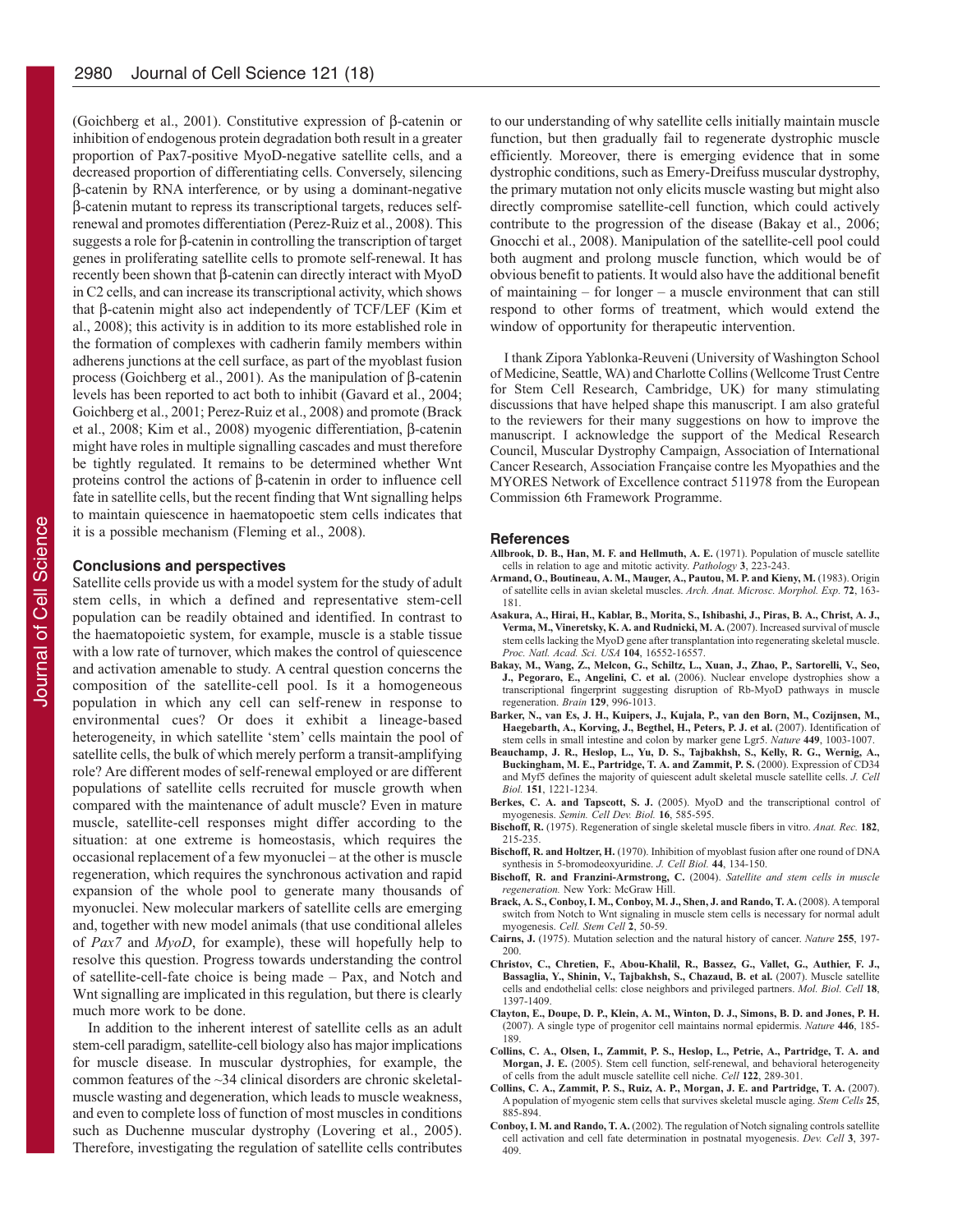- **Conboy, I. M. and Rando, T. A.** (2005). Aging, stem cells and tissue regeneration: lessons from muscle. *Cell Cycle* **4**, 407-410.
- **Conboy, I. M., Conboy, M. J., Smythe, G. M. and Rando, T. A.** (2003). Notch-mediated restoration of regenerative potential to aged muscle. *Science* **302**, 1575-1577.
- **Conboy, M. J., Karasov, A. O. and Rando, T. A.** (2007). High incidence of non-random template strand segregation and asymmetric fate determination in dividing stem cells and their progeny. *PLoS Biol.* **5**, e102.
- **Cossu, G. and Molinaro, M.** (1987). Cell heterogeneity in the myogenic lineage. *Curr. Top. Dev. Biol.* **23**, 185-208.
- **Cousins, J. C., Woodward, K. J., Gross, J. G., Partridge, T. A. and Morgan, J. E.** (2004). Regeneration of skeletal muscle from transplanted immortalised myoblasts is oligoclonal. *J. Cell Sci.* **117**, 3259-3269.
- **Day, K., Shefer, G., Richardson, J. B., Enikolopov, G. and Yablonka-Reuveni, Z.** (2007). Nestin-GFP reporter expression defines the quiescent state of skeletal muscle satellite cells. *Dev. Biol.* **304**, 246-259.
- **Enesco, M. and Puddy, D.** (1964). Increase in the number of nuclei and weight in skeletal muscle of rats of various ages. *Am. J. Anat.* **114**, 235-244.
- **Feldman, J. L., DiMario, J. X. and Stockdale, F. E.** (1993). Developmental appearance of adult myoblasts (satellite cells): studies of adult myoblasts in culture and adult myoblast transfer into embryonic avian limbs. *Prog. Clin. Biol. Res.* **383B**, 563-574.
- **Fleming, H. E., Janzen, V., Lo Celso, C., Guo, J., Leahy, K. M., Kronenberg, H. M. and Scadden, D. T.** (2008). Wnt signaling in the niche enforces hematopoietic stem cell quiescence and is necessary to preserve self-renewal in vivo. *Cell Stem Cell* **2**, 274- 283.
- **Fukada, S., Uezumi, A., Ikemoto, M., Masuda, S., Segawa, M., Tanimura, N., Yamamoto, H., Miyagoe-Suzuki, Y. and Takeda, S.** (2007). Molecular signature of quiescent satellite cells in adult skeletal muscle. *Stem Cells* **25**, 2448-2459.
- **Gavard, J., Marthiens, V., Monnet, C., Lambert, M. and Mege, R. M.** (2004). N-cadherin activation substitutes for the cell contact control in cell cycle arrest and myogenic differentiation: involvement of p120 and beta-catenin. *J. Biol. Chem.* **279**, 36795-36802.
- **Gnocchi, V. F., Ellis, J. A. and Zammit, P. S.** (2008). Does satellite cell dysfunction contribute to disease progression in Emery-Dreifuss muscular dystrophy? *Biochem. Soc. Trans.* **In press**.
- **Goichberg, P., Shtutman, M., Ben-Ze'ev, A. and Geiger, B.** (2001). Recruitment of betacatenin to cadherin-mediated intercellular adhesions is involved in myogenic induction. *J. Cell Sci.* **114**, 1309-1319.
- **Gopinath, S. D. and Rando, T. A.** (2008). Stem Cell Review Series: Aging of the skeletal muscle stem cell niche. *Aging Cell*. **7**, 590-598.
- **Gros, J., Manceau, M., Thome, V. and Marcelle, C.** (2005). A common somitic origin for embryonic muscle progenitors and satellite cells. *Nature* **435**, 954-958.
- **Gross, J. G. and Morgan, J. E.** (1999). Muscle precursor cells injected into irradiated mdx mouse muscle persist after serial injury. *Muscle Nerve* **22**, 174-185.
- **Grounds, M. D., Garrett, K. L., Lai, M. C., Wright, W. E. and Beilharz, M. W.** (1992). Identification of skeletal muscle precursor cells in vivo by use of MyoD1 and myogenin probes. *Cell Tissue Res.* **267**, 99-104.
- **Halevy, O., Piestun, Y., Allouh, M. Z., Rosser, B. W., Rinkevich, Y., Reshef, R., Rozenboim, I., Wleklinski-Lee, M. and Yablonka-Reuveni, Z.** (2004). Pattern of Pax7 expression during myogenesis in the posthatch chicken establishes a model for satellite cell differentiation and renewal. *Dev. Dyn.* **231**, 489-502.
- **Hartley, R. S., Bandman, E. and Yablonka-Reuveni, Z.** (1991). Myoblasts from fetal and adult skeletal muscle regulate myosin expression differently. *Dev. Biol.* **148**, 249- 260.
- **Hellmuth, A. E. and Allbrook, D. B.** (1971). Muscle satellite cell numbers during the postnatal period. *J. Anat.* **110**, 503.
- **Heslop, L., Beauchamp, J. R., Tajbakhsh, S., Buckingham, M. E., Partridge, T. A. and Zammit, P. S.** (2001). Transplanted primary neonatal myoblasts can give rise to functional satellite cells as identified using the Myf5nlacZl+ mouse. *Gene Ther.* **8**, 778- 783.
- **Irintchev, A., Zeschnigk, M., Starzinski-Powitz, A. and Wernig, A.** (1994). Expression pattern of M-cadherin in normal, denervated, and regenerating mouse muscles. *Dev. Dyn.* **199**, 326-337.
- **Ishido, M., Uda, M., Masuhara, M. and Kami, K.** (2006). Alterations of M-cadherin, neural cell adhesion molecule and beta-catenin expression in satellite cells during overload-induced skeletal muscle hypertrophy. *Acta Physiol. (Oxf.)* **187**, 407-418.
- **Kai, T. and Spradling, A.** (2004). Differentiating germ cells can revert into functional stem cells in Drosophila melanogaster ovaries. *Nature* **428**, 564-569.
- **Kassar-Duchossoy, L., Giacone, E., Gayraud-Morel, B., Jory, A., Gomes, D. and Tajbakhsh, S.** (2005). Pax3/Pax7 mark a novel population of primitive myogenic cells during development. *Genes Dev.* **19**, 1426-1431.
- **Katz, B.** (1961). The terminations of the afferent nerve fibre in the muscle spindle of the frog. *Philos. Trans. R. Soc. Lond.* **243**, 221-240.
- **Kelly, A. M. and Zacks, S. I.** (1969). The histogenesis of rat intercostal muscle. *J. Cell Biol.* **42**, 135-153.
- **Kim, C. H., Neiswender, H., Baik, E. J., Xiong, W. C. and Mei, L.** (2008). Beta-catenin interacts with MyoD and regulates its transcription activity. *Mol. Cell Biol.* **28**, 2941- 2951.
- **Konigsberg, U. R., Lipton, B. H. and Konigsberg, I. R.** (1975). The regenerative response of single mature muscle fibers isolated in vitro. *Dev. Biol.* **45**, 260-2675.
- **Kopan, R., Nye, J. S. and Weintraub, H.** (1994). The intracellular domain of mouse Notch: a constitutively activated repressor of myogenesis directed at the basic helixloop-helix region of MyoD. *Development* **120**, 2385-2396.
- **Kuang, S., Charge, S. B., Seale, P., Huh, M. and Rudnicki, M. A.** (2006). Distinct roles for Pax7 and Pax3 in adult regenerative myogenesis. *J. Cell Biol.* **172**, 103-113.
- **Kuang, S., Kuroda, K., Le Grand, F. and Rudnicki, M. A.** (2007). Asymmetric selfrenewal and commitment of satellite stem cells in muscle. *Cell* **129**, 999-1010.
- **LaBarge, M. A. and Blau, H. M.** (2002). Biological progression from adult bone marrow to mononucleate muscle stem cell to multinucleate muscle fiber in response to injury. *Cell* **111**, 589-601.
- **Lansdorp, P. M.** (2007). Immortal strands? Give me a break. *Cell* **129**, 1244-1247.
- **Lipton, B. H. and Schultz, E.** (1979). Developmental fate of skeletal muscle satellite cells. *Science* **205**, 1292-1294.
- **Lovering, R. M., Porter, N. C. and Bloch, R. J.** (2005). The muscular dystrophies: from genes to therapies. *Phys. Ther.* **85**, 1372-1388.
- **Luz, M. A., Marques, M. J. and Santo Neto, H.** (2002). Impaired regeneration of dystrophin-deficient muscle fibers is caused by exhaustion of myogenic cells. *Braz. J. Med. Biol. Res.* **35**, 691-695.
- **Mauro, A.** (1961). Satellite cell of skeletal muscle fibers. *J. Biophys. Biochem. Cytol.* **9**, 493-495.
- **McKinnell, I. W., Ishibashi, J., Le Grand, F., Punch, V. G., Addicks, G. C., Greenblatt, J. F., Dilworth, F. J. and Rudnicki, M. A.** (2008). Pax7 activates myogenic genes by recruitment of a histone methyltransferase complex. *Nat. Cell Biol.* **10**, 77-84.
- **Molnar, G., Ho, M. L. and Schroedl, N. A.** (1996). Evidence for multiple satellite cell populations and a non-myogenic cell type that is regulated differently in regenerating and growing skeletal muscle. *Tissue Cell* **28**, 547-556.
- **Morgan, J. E., Beauchamp, J. R., Pagel, C. N., Peckham, M., Ataliotis, P., Jat, P. S., Noble, M. D., Farmer, K. and Partridge, T. A.** (1994). Myogenic cell lines derived from transgenic mice carrying a thermolabile T antigen: a model system for the derivation of tissue-specific and mutation-specific cell lines. *Dev. Biol*. **162**, 486-498.
- **Moss, F. P. and Leblond, C. P.** (1970). Nature of dividing nuclei in skeletal muscle of growing rats. *J. Cell Biol.* **44**, 459-462.
- **Moss, F. P. and Leblond, C. P.** (1971). Satellite cells as the source of nuclei in muscles of growing rats. *Anat. Rec*. **170**, 421-435.
- **Nagata, Y., Kobayashi, H., Umeda, M., Ohta, N., Kawashima, S., Zammit, P. S. and Matsuda, R.** (2006a). Sphingomyelin levels in the plasma membrane correlate with the activation state of muscle satellite cells. *J. Histochem. Cytochem.* **54**, 375-384.
- **Nagata, Y., Partridge, T. A., Matsuda, R. and Zammit, P. S.** (2006b). Entry of muscle satellite cells into the cell cycle requires sphingolipid signaling. *J. Cell Biol*. **174**, 245- 253.
- **Nofziger, D., Miyamoto, A., Lyons, K. M. and Weinmaster, G.** (1999). Notch signaling imposes two distinct blocks in the differentiation of C2C12 myoblasts. *Development* **126**, 1689-1702.
- **Ogino, H., Satou, W., Fujii, M., Suzuki, T., He, Y., Michishita, E. and Ayusawa, D.** (2002). The human MYOD1 transgene is suppressed by 5-bromodeoxyuridine in mouse myoblasts. *J. Biochem.* **132**, 953-959.
- **Olguin, H. C. and Olwin, B. B.** (2004). Pax-7 up-regulation inhibits myogenesis and cell cycle progression in satellite cells: a potential mechanism for self-renewal. *Dev. Biol*. **275**, 375-388.
- **Olguin, H. C., Yang, Z., Tapscott, S. J. and Olwin, B. B.** (2007). Reciprocal inhibition between Pax7 and muscle regulatory factors modulates myogenic cell fate determination. *J. Cell Biol*. **177**, 769-779.
- **Ontell, M. and Kozeka, K.** (1984). The organogenesis of murine striated muscle: a cytoarchitectural study. *Am. J. Anat*. **171**, 133-148.
- **Oustanina, S., Hause, G. and Braun, T.** (2004). Pax7 directs postnatal renewal and propagation of myogenic satellite cells but not their specification. *EMBO J.* **23**, 3430- 3439.
- **Perez-Ruiz, A., Ono, Y., Gnocchi, V. F. and Zammit, P. S.** (2008). β-catenin promotes self-renewal of skeletal-muscle satellite cells. *J. Cell Sci*. **121,** 1373-1382.
- **Rantanen, J., Hurme, T., Lukka, R., Heino, J. and Kalimo, H.** (1995). Satellite cell proliferation and the expression of myogenin and desmin in regenerating skeletal muscle: evidence for two different populations of satellite cells. *Lab. Invest.* **72**, 341-347.
- **Relaix, F., Rocancourt, D., Mansouri, A. and Buckingham, M.** (2005). A Pax3/Pax7 dependent population of skeletal muscle progenitor cells. *Nature* **435**, 948-953.
- **Relaix, F., Montarras, D., Zaffran, S., Gayraud-Morel, B., Rocancourt, D., Tajbakhsh, S., Mansouri, A., Cumano, A. and Buckingham, M.** (2006). Pax3 and Pax7 have distinct and overlapping functions in adult muscle progenitor cells. *J. Cell Biol.* **172**, 91-102.
- **Sadeh, M., Czyewski, K. and Stern, L. Z.** (1985). Chronic myopathy induced by repeated bupivacaine injections. *J. Neurol. Sci.* **67**, 229-238.
- **Sambasivan, R. and Tajbakhsh, S.** (2007). Skeletal muscle stem cell birth and properties. *Semin. Cell. Dev. Biol.* **18**, 870-882.
- **Scadden, D. T.** (2006). The stem-cell niche as an entity of action. *Nature* **441**, 1075-1079. **Schienda, J., Engleka, K. A., Jun, S., Hansen, M. S., Epstein, J. A., Tabin, C. J., Kunkel, L. M. and Kardon, G.** (2006). Somitic origin of limb muscle satellite and side population
- cells. *Proc. Natl. Acad. Sci. USA* **103**, 945-950. **Schmalbruch, H. and Lewis, D. M.** (2000). Dynamics of nuclei of muscle fibers and
- connective tissue cells in normal and denervated rat muscles. *Muscle Nerve* **23**, 617- 626.
- **Schultz, E.** (1974). A quantitative study of the satellite cell population in postnatal mouse lumbrical muscle. *Anat. Rec.* **180**, 589-595.
- **Schultz, E.** (1996). Satellite cell proliferative compartments in growing skeletal muscles. *Dev. Biol.* **175**, 84-94.
- **Schultz, E. and Lipton, B. H.** (1982). Skeletal muscle satellite cells: changes in proliferation potential as a function of age. *Mech. Ageing Dev.* **20**, 377-383.
- **Schultz, E., Gibson, M. C. and Champion, T.** (1978). Satellite cells are mitotically quiescent in mature mouse muscle: an EM and radioautographic study. *J. Exp. Zool.* **206**, 451-456.